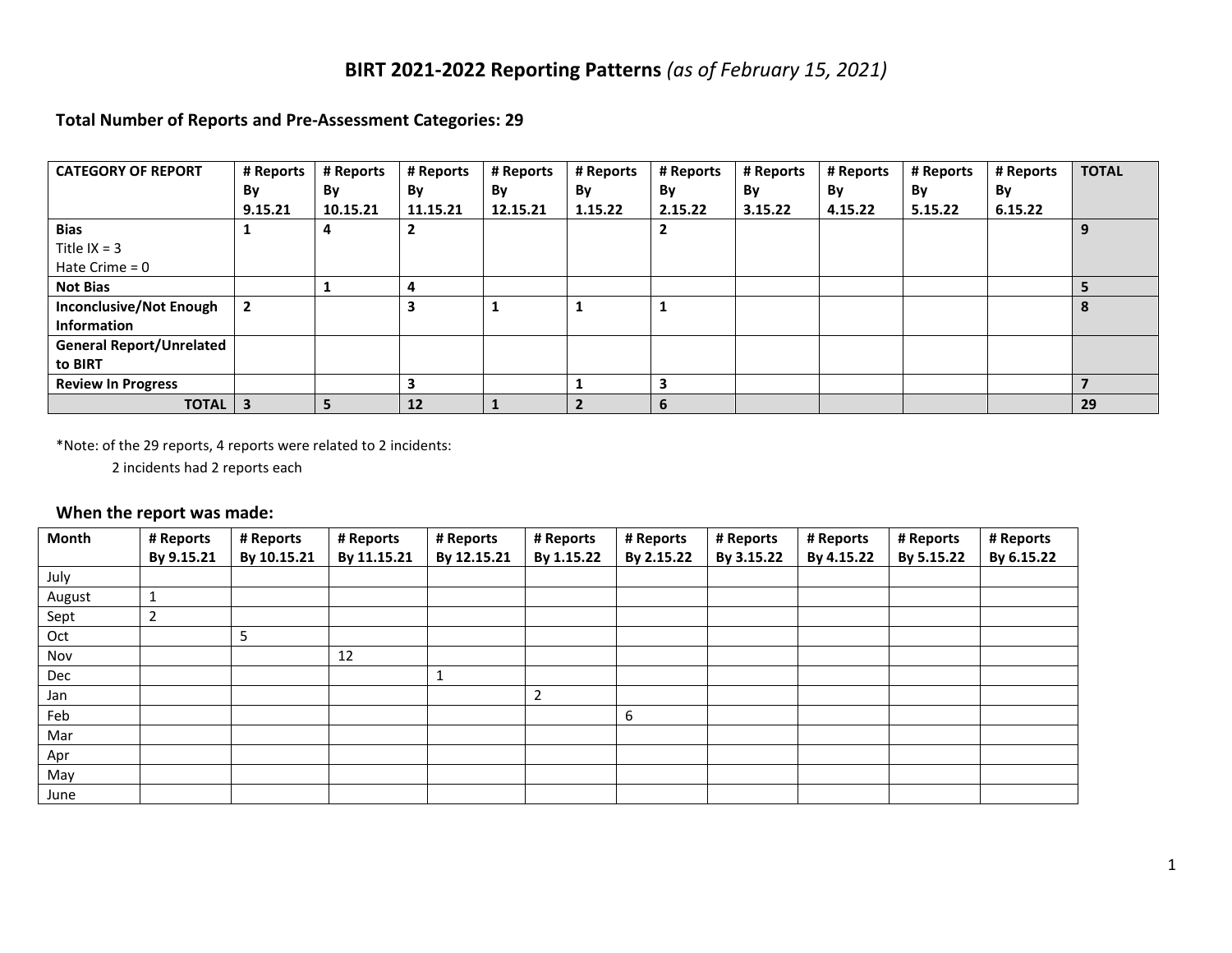### **Who made the report:**

| Who                         | # Reports | # Reports | # Reports | # Reports | # Reports | # Reports | # Reports | # Reports | # Reports | # Reports | <b>TOTAL</b> |
|-----------------------------|-----------|-----------|-----------|-----------|-----------|-----------|-----------|-----------|-----------|-----------|--------------|
|                             | By        | By        | By        | By        | By        | By        | By        | By        | By        | By        |              |
|                             | 9.15.21   | 10.15.21  | 11.15.21  | 12.15.21  | 1.15.22   | 2.15.22   | 3.15.22   | 4.15.22   | 5.15.22   | 6.15.22   |              |
| Known Student               |           |           |           |           |           |           |           |           |           |           | 14           |
| Anonymous                   |           |           |           |           |           |           |           |           |           |           |              |
| Anonymous Student           |           |           |           |           |           |           |           |           |           |           |              |
| Known Staff                 |           |           |           |           |           |           |           |           |           |           |              |
| Known Faculty               |           |           |           |           |           |           |           |           |           |           |              |
| Anonymous                   |           |           |           |           |           |           |           |           |           |           |              |
| Staff/Faculty/Administrator |           |           |           |           |           |           |           |           |           |           |              |
| Visitor                     |           |           |           |           |           |           |           |           |           |           |              |

# **Reports From / About:**

| Who                        | # Reports<br>(includes T9) | # Reports<br>(includes T9) | # Reports<br>(includes T9) | # Reports<br>(includes T9) | # Reports<br>(includes T9) | # Reports<br>(includes T9) | # Reports<br>(includes T9) | # Reports<br>(includes T9) | # Reports<br>(includes T9) | <b>TOTAL</b>   |
|----------------------------|----------------------------|----------------------------|----------------------------|----------------------------|----------------------------|----------------------------|----------------------------|----------------------------|----------------------------|----------------|
|                            | By 9.15.21                 | By 10.15.21                | By 11.15.21                | By 12.15.21                | By 1.15.22                 | By 2.15.22                 | By 3.15.22                 | By 4.15.22                 | By 5.15.22                 |                |
| From Students about        |                            |                            | ı                          |                            | 1                          | 2                          |                            |                            |                            | $\overline{4}$ |
| Faculty                    |                            |                            |                            |                            |                            |                            |                            |                            |                            |                |
| From Students about        | $\mathbf{1}$               | $\mathbf{1}$               | 8                          |                            |                            | 1                          |                            |                            |                            | 11             |
| Students/Student           |                            |                            |                            |                            |                            |                            |                            |                            |                            |                |
| Organizations              |                            |                            |                            |                            |                            |                            |                            |                            |                            |                |
| From Students about Staff  | $\mathbf{1}$               |                            |                            |                            |                            |                            |                            |                            |                            | $\mathbf{1}$   |
| From Students about        |                            |                            |                            |                            |                            |                            |                            |                            |                            |                |
| Visitor                    |                            |                            |                            |                            |                            |                            |                            |                            |                            |                |
| From Students about        |                            | $\mathbf{1}$               |                            |                            |                            |                            |                            |                            |                            | $\mathbf{1}$   |
| Unknown                    |                            |                            |                            |                            |                            |                            |                            |                            |                            |                |
| From Students about        |                            |                            | 1                          |                            |                            |                            |                            |                            |                            | $\mathbf{1}$   |
| Campus Climate             |                            |                            |                            |                            |                            |                            |                            |                            |                            |                |
| From Students about        |                            |                            |                            |                            |                            |                            |                            |                            |                            |                |
| Faculty & Students         |                            |                            |                            |                            |                            |                            |                            |                            |                            |                |
| From Anon. about Students  |                            |                            |                            |                            |                            |                            |                            |                            |                            | $\mathbf{1}$   |
| From Anon. Students about  |                            |                            |                            |                            |                            |                            |                            |                            |                            |                |
| Students                   |                            |                            |                            |                            |                            |                            |                            |                            |                            |                |
| From Anon. Students about  |                            | 1                          | 1                          |                            |                            |                            |                            |                            |                            | $\overline{2}$ |
| Faculty                    |                            |                            |                            |                            |                            |                            |                            |                            |                            |                |
| From Anon. Students about  |                            |                            |                            |                            |                            |                            |                            |                            |                            |                |
| Campus Climate             |                            |                            |                            |                            |                            |                            |                            |                            |                            |                |
| From Faculty about Faculty | $\mathbf{1}$               | 1                          |                            | $\mathbf{1}$               |                            | $\mathbf{1}$               |                            |                            |                            | $\overline{4}$ |
| From Faculty about Staff   |                            |                            |                            |                            |                            | $\mathbf{1}$               |                            |                            |                            |                |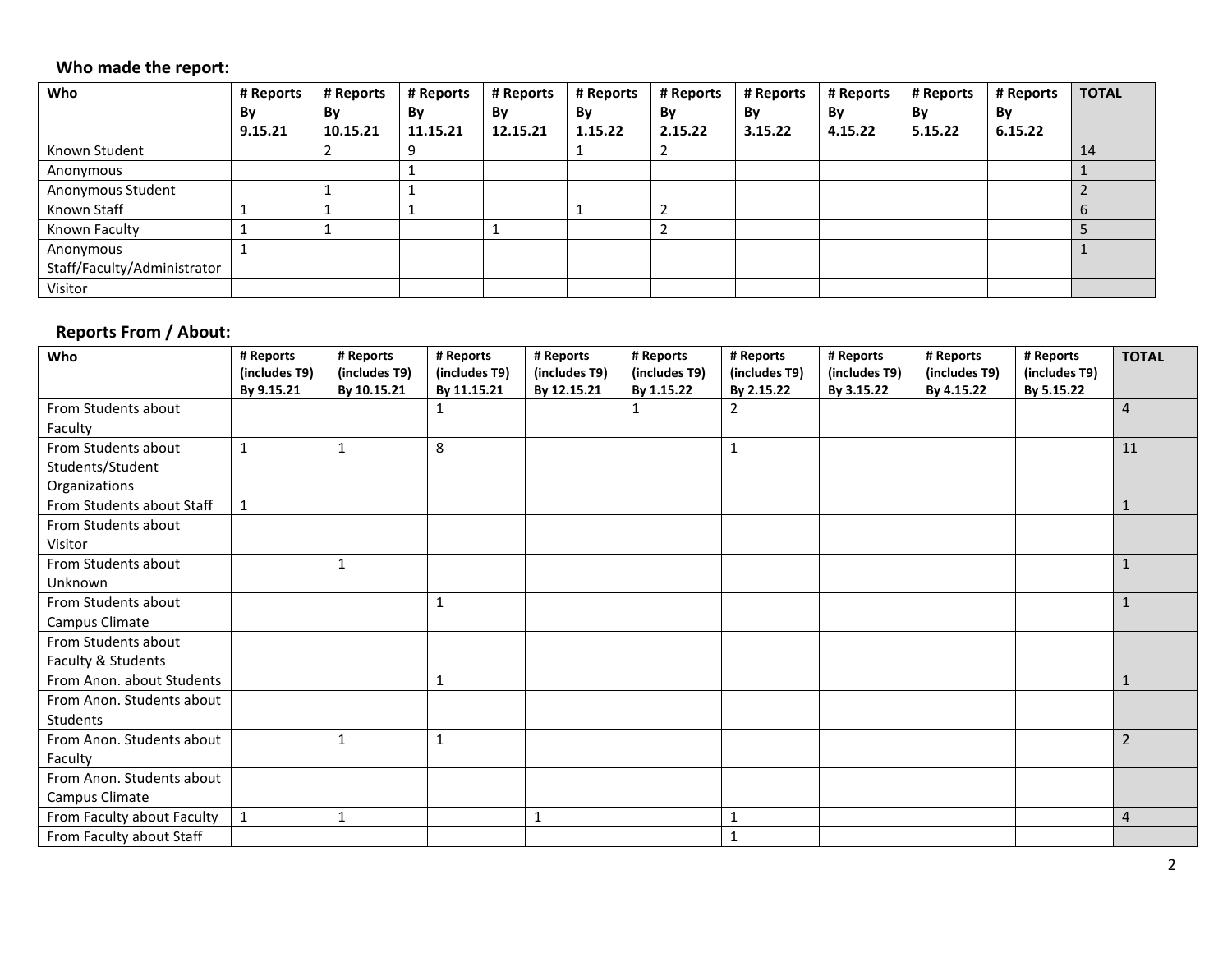| From Faculty about         |  |  |  |  |  |
|----------------------------|--|--|--|--|--|
| Visitor/Unknown Person     |  |  |  |  |  |
| From Faculty about         |  |  |  |  |  |
| Campus Climate             |  |  |  |  |  |
| From Staff about           |  |  |  |  |  |
| Visitor/Unknown Person     |  |  |  |  |  |
| From Staff about Staff     |  |  |  |  |  |
| From Staff about Faculty   |  |  |  |  |  |
| From Staff about Campus    |  |  |  |  |  |
| Climate                    |  |  |  |  |  |
| From Staff about Student   |  |  |  |  |  |
| From Anon.                 |  |  |  |  |  |
| Staff/Faculty/Admin. about |  |  |  |  |  |
| Faculty                    |  |  |  |  |  |
| From Visitor about Student |  |  |  |  |  |

# **Where the incident occurred (and/or what department was involved):**

| <b>Location/Department Involved</b> | # Reports | # Reports | # Reports | # Reports | # Reports | # Reports | # Reports | # Reports | # Reports | # Reports | <b>TOTAL</b> |
|-------------------------------------|-----------|-----------|-----------|-----------|-----------|-----------|-----------|-----------|-----------|-----------|--------------|
|                                     | By        | By        | By        | By        | By        | By        | By        | Bv        | By        | By        |              |
|                                     | 9.15.21   | 10.15.21  | 11.15.21  | 12.15.21  | 1.15.22   | 2.15.22   | 3.15.22   | 4.15.22   | 5.15.22   | 6.15.22   |              |
| Non-Academic Departments            |           |           |           |           |           |           |           |           |           |           |              |
| In Academic Buildings               |           |           |           |           |           |           |           |           |           |           |              |
| In the Classroom                    |           |           |           |           |           |           |           |           |           |           | 9            |
| Online Zoom Class                   |           |           |           |           |           |           |           |           |           |           |              |
| Online/Social Media/Media/Email     |           |           |           |           |           |           |           |           |           |           |              |
| Residence Hall                      |           |           |           |           |           |           |           |           |           |           |              |
| Off-Campus                          |           |           |           |           |           |           |           |           |           |           |              |
| Other/Various (e.g. dining, event,  |           |           | 4         |           |           |           |           |           |           |           |              |
| restroom, parking lot)              |           |           |           |           |           |           |           |           |           |           |              |
| Unknown                             |           |           |           |           |           |           |           |           |           |           |              |

# **Which identity/ies were targeted when report was made:**

| Targeted Identity/ies               | # Reports | # Reports | # Reports | # Reports | # Reports | # Reports | # Reports | # Reports | # Reports | # Reports | <b>TTL</b> |
|-------------------------------------|-----------|-----------|-----------|-----------|-----------|-----------|-----------|-----------|-----------|-----------|------------|
|                                     | Bv        | Bv        | Bv        | By        | Βv        | By        | Bv        | By        | Bv        | Bν        |            |
|                                     | 9.15.21   | 10.15.21  | 11.15.21  | 12.15.21  | 1.15.22   | 2.15.22   | 3.15.22   | 4.15.22   | 5.15.22   | 6.15.22   |            |
| Other (Unclear or Too Many to List) |           |           |           |           |           |           |           |           |           |           |            |
| Race / Ethnicity                    |           |           | u         |           |           |           |           |           |           |           | ᅀ          |
| Nationality                         |           |           |           |           |           |           |           |           |           |           |            |
| Gender Identity                     |           |           |           |           |           |           |           |           |           |           |            |